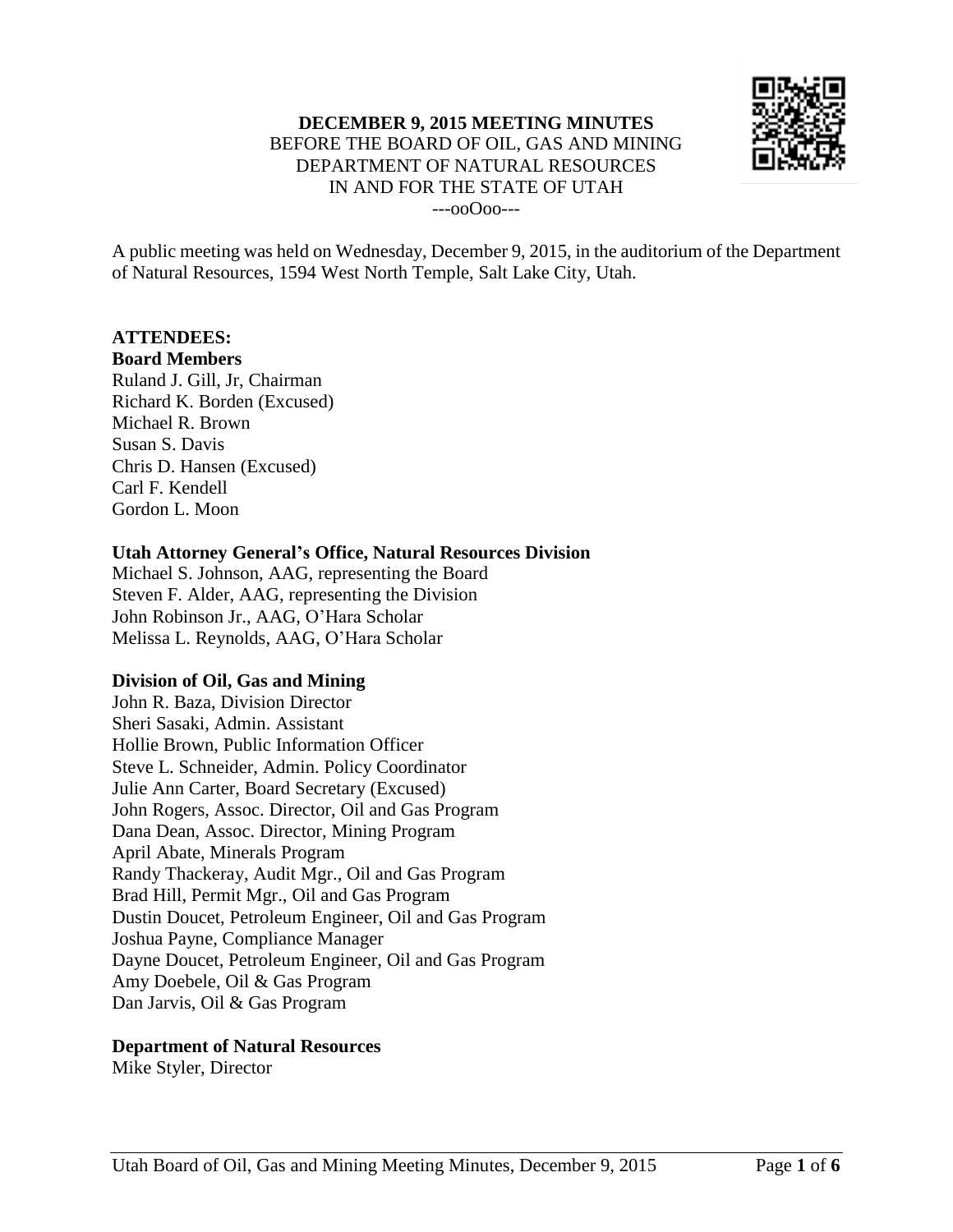**Governors Watershed Initiative** Alan Clark, Watershed Program Director

**Alpine Court Reporting** Michelle Mallonee, RPR

**Lear & Lear, LLP** Clifford B. Parkinson, Esq., and Phillip Wm. Lear, Esq., attorneys for Rig II, LLC

**Fox Rothschild, LLP** Brent D. Chicken, Esq., attorney for Crescent Point Energy U.S. Corporation

**Crescent Point Energy U.S. Corporation** Ryan Waller, District Landman Laura Roberts, Senior Geologist Katie Matthews, Development Engineer

## **MacDonald & Miller Mineral Legal Services, PLLC**

Frederick M. MacDonald, Esq. and Seth A. Loughmiller, Esq., attorneys for Ultra Resources, Inc.

**Ultra Resources, Inc.** Craig Blancett, Director of Land Alec Long, Senior District Geologist David Wahl, Reservoir Engineering Advisor

## **BRIEFING SESSION:**

The Board Chairman, Ruland J. Gill, Jr., called the meeting to order at 8:00 a.m. John R. Baza, Director, conducted the Briefing Session.

Mr. Baza opened the meeting with an introduction of new employee, Amy Doebele, who will be working in the Oil & Gas Program's office in Vernal. Mr. Baza then acknowledged visitors from the Idaho Department of Lands; Tom Schulz, Director; Diane French, Deputy Director; Jim Classen, Commissioner of the Oil & Gas Conservation Commission; Margaret Chipman, Vice-Chair of the Oil & Gas Conservation Commission; Christina Fugate, Deputy Attorney General; Carla Arledge, PIO; and Abbie Leads, State Senator. The Board welcomed the visitors from Idaho.

Next, Mr. Baza gave the floor to Mr. Mike Styler, Director of the Department of Natural Resources, who introduced the Governors Watershed Initiative, and Alan Clark, Watershed Program Director. Mr. Clark gave a report on the Governors Watershed Initiative.

1. Interstate Mining Compact Commission Update

Ms. Dana Dean, Associate Director, Mining Program, was scheduled to give a report on the recent IMCC meeting, but due to a shortage of time her report was skipped over in favor of hearing an update from the Abandoned Mine Program, and an update from the Coal Program.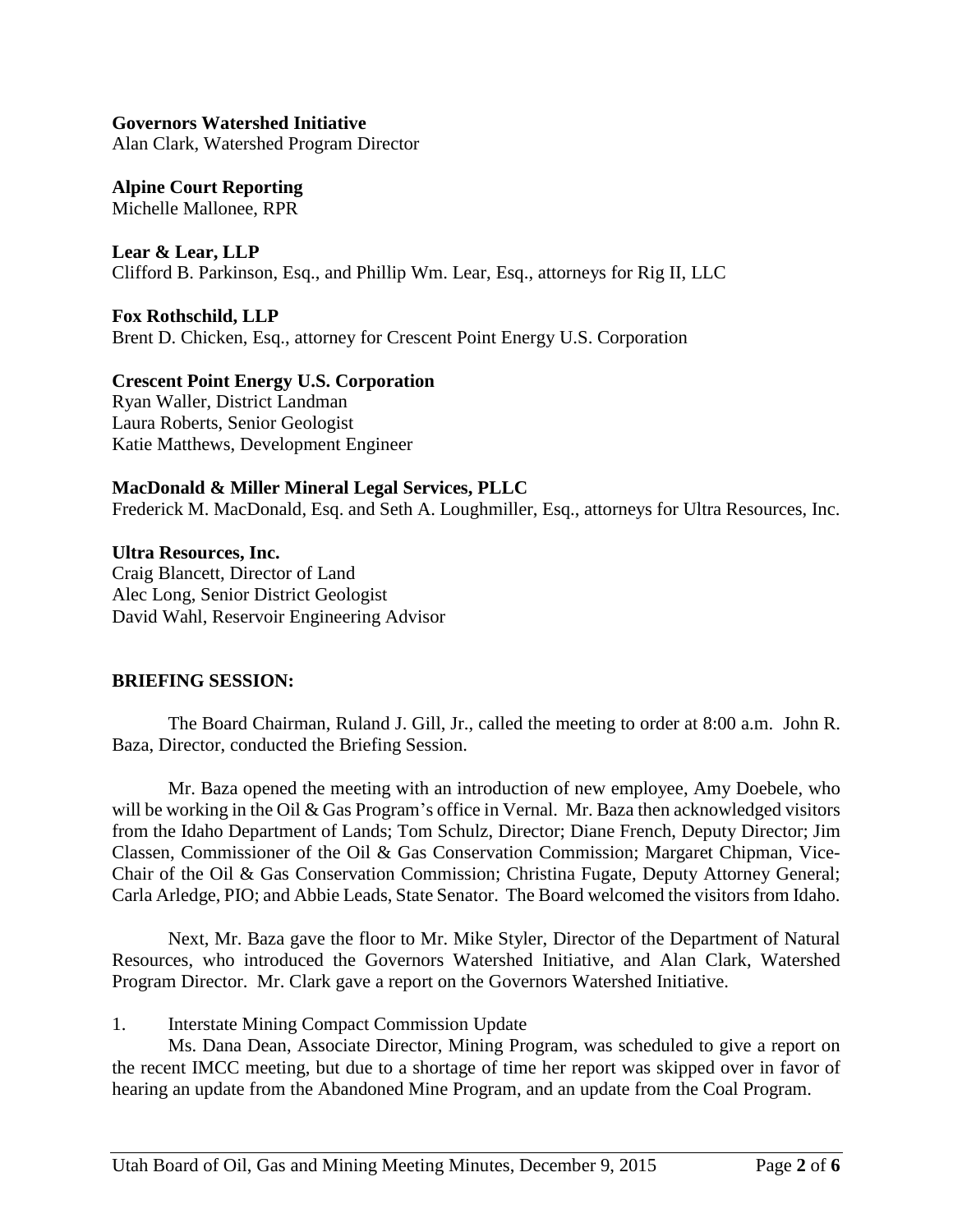2. Abandoned Mine Reclamation Program Year End Review

Steve Fluke, Manager of the Abandoned Mine Program. gave the Board an update on activities performed by the program this year.

3. Coal Program Year End Review

Daron Haddock, Program Manager, gave the Board an update on activities performed by the program this year.

- 4. Other
	- Update on Earth Day Award process.
- 5. Next Month's Agenda and Division Calendar No report was given.
- 6. Opportunity for Public Comment

The Chairman opened the meeting for public comments. Seeing none, the meeting adjourned until 9:00 a.m.

# **Formal Session:**

The Chairman, Ruland J. Gill, Jr., called the formal session of the Board of Oil Gas and Mining hearing to order at 9:00 a.m. The Board heard the following matters:

*Please note: Transcripts of the formal items will be available for review at the Division offices approximately fifteen business days after the hearing date. Copies of individual transcripts may be purchased from Alpine Court Reporting, 243 East 400 South, Suite 101B, Salt Lake City, Utah 84111, ph.: 801-691-1000.*

1. Docket No. [2014-044](http://ogm.utah.gov/amr/boardtemp/redesign/2015/12_Dec/Dockets/2014-044_139-126_RigII.php) Cause No. 139-126 – In the Matter of the Request for Agency Action of RIG II, LLC, for an Order Force Pooling the Interests of all Owners refusing to agree to Lease their Interests or otherwise bear their proportionate share of the costs of drilling operations for the Pappadakis #15-24-2-1E Well in the Drilling Unit established by the Order in Cause No. 139-42, comprising Section 24, Township 2 South, Range 1 East, U.S.M., within the Greater Altamont/ Bluebell Area, Uintah County, Utah, for the production of oil and gas from the Lower Green River and Wasatch Formations.

*(This matter was bifurcated. The bifurcated portion of this matter was continued from the September hearing.)*

Time: 9:19 a.m. to 9:37 a.m.

Board Members present: Ruland J. Gill, Jr., Chairman, Michael R. Brown, Susan S. Davis, Carl F. Kendell, and Gordon L. Moon. Richard K. Borden and Chris D. Hansen were excused.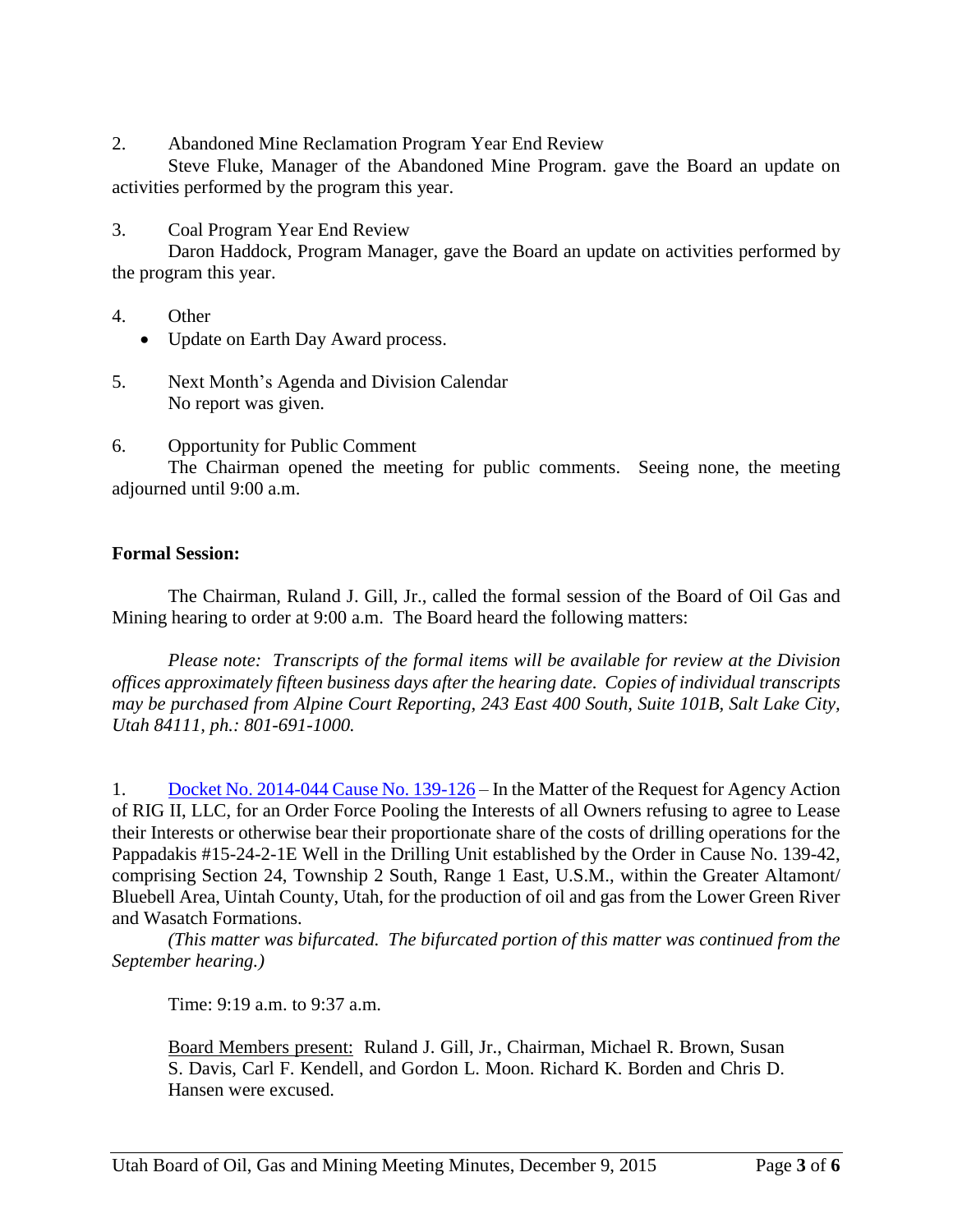Counsel for the Board: Michael S. Johnson, Assistant Attorney General, Natural Resources.

Counsel for the Division: Steven F. Alder, Assistant Attorney General, Natural Resources.

Counsel for the Petitioner: Phillip Wm. Lear, and Clifford B. Parkinson, Lear & Lear L.L.P.

The Petitioner asked the Board for an order that, first, acknowledges the leasing of the UDOT and Indian lands; second, acknowledges the voluntary pooling of the UDOT lease; third, acknowledges the adjustment of the acreage weighted average landowners royalty as 16.95 percent; and fourth, dismisses this matter as to the Indian lands, given the issuance of Indian allotted lands leases and the anticipated ultimate communitization thereof. The Board approved the Request by unanimous vote. Ruland J. Gill, Jr., Chairman, Michael R. Brown, Susan S. Davis, Carl F. Kendell, and Gordon L. Moon were present to participate in the hearing and vote on this matter. Richard K. Borden and Chris D. Hansen were excused.

2. Docket No. 2015-023 Cause No.  $S/049/0050$  – In the matter of: reclamation at the ELITE ROCK-WEST MINE, Permit No. S/049/050, operated by Wasatch Mountain Excavating, located southwest of Elberta in the Southwestern Utah County, Utah.

*(This matter was continued from the October 28, 2015, Board hearing.)*

Time: 9:37 a.m.to 9:44 a.m.

Board Members present: Ruland J. Gill, Jr., Chairman, Michael R. Brown, Susan S. Davis, Carl F. Kendell, and Gordon L. Moon. Richard K. Borden and Chris D. Hansen were excused.

Counsel for the Board: Michael S. Johnson, Assistant Attorney General, Natural Resources.

Counsel for the Division: John Robinson Jr., Assistant Attorneys General, Natural Resources.

The Division asked the Board to approve the joint motion to continue and move this hearing to the regularly scheduled January date. The Board granted the motion by unanimous vote. Ruland J. Gill, Jr., Chairman, Michael R. Brown, Susan S. Davis, Carl F. Kendell, and Gordon L. Moon were present to participate in the hearing and vote on this matter. Richard K. Borden and Chris D. Hansen were excused. Mr. John Robinson will prepare the order.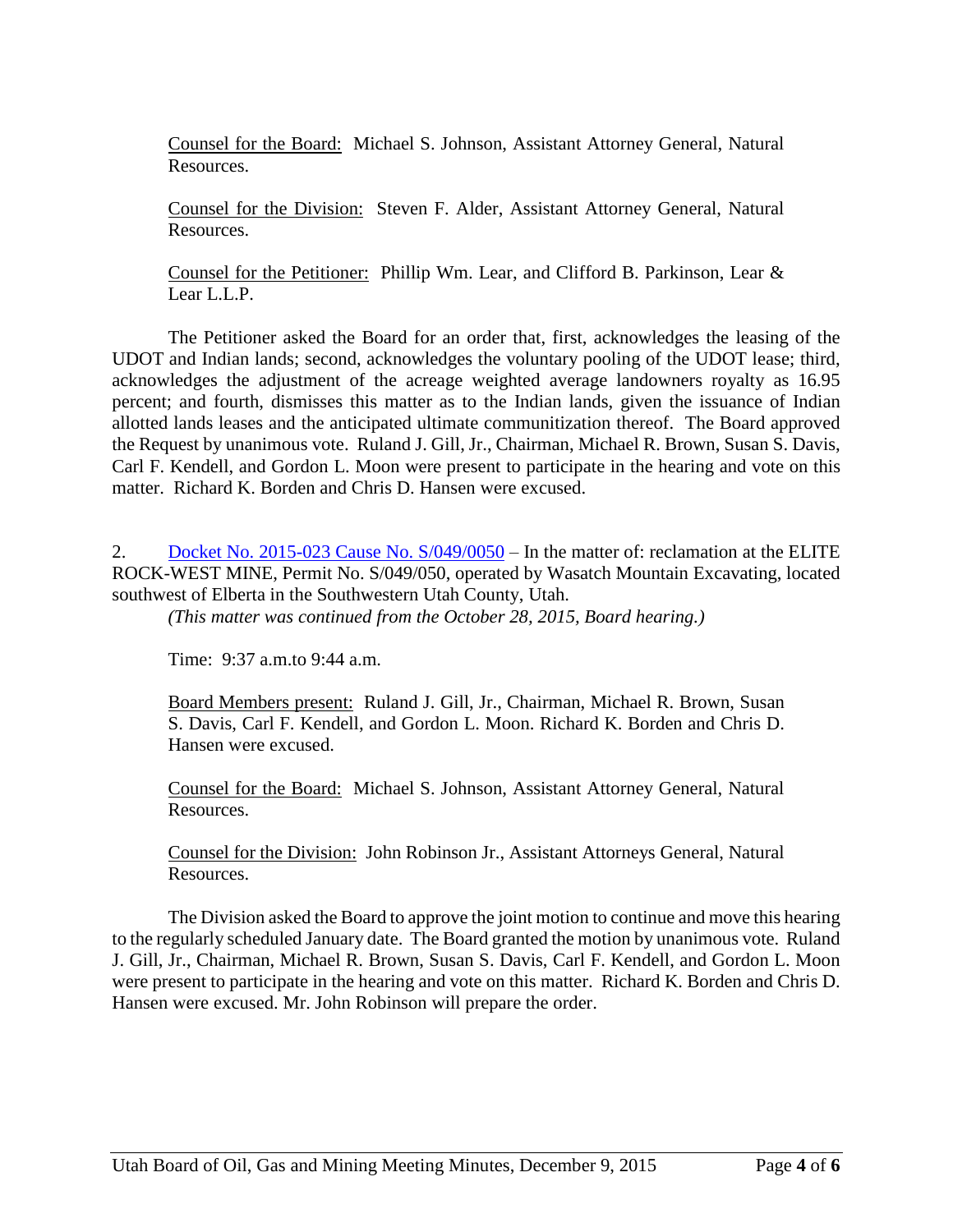3. Docket No. [2015-026](http://ogm.utah.gov/amr/boardtemp/redesign/2015/12_Dec/Dockets/2015-026_131-141_Crescent.php) Cause No. 131-141 – In the Matter of the Request for Agency Action of CRESCENT POINT ENERGY U.S. CORPORATION for an order: (1) partially vacating the Board's Order in Docket No. 2011-012, Cause No. 142-05 as to certain lands; (2) vacating the Board's Order in Docket No. 2104-023, Cause No. 131-138; and (3) establishing vertical 640-acre and 1,280 acre drilling units for the production of oil, gas and associated hydrocarbons from the Lower Green River and Green River-Wasatch Formations in portions of Townships 3 and 4 South, Ranges 1 and 2 East, U.S.M., Uintah County, Utah.

Time: 10:59 a.m. to 3:38 p.m.

Board Members present: Ruland J. Gill, Jr., Chairman, Michael R. Brown, Susan S. Davis, Carl F. Kendell, and Gordon L. Moon. Richard K. Borden and Chris D. Hansen were excused.

Counsel for the Board: Michael S. Johnson, Assistant Attorney General, Natural Resources.

Counsel for the Division: Steven F. Alder, Assistant Attorney General, Natural Resources. Witnesses: Dustin Doucet, Brad Hill, Josh Payne, and John Rogers.

Counsel for the Petitioner: Jack R. Luellen, and Brent D. Chicken, Fox Rothschild LLP Witnesses: Ryan Waller, Laura Roberts, and Katie Matthews.

The Board continued this matter until the January 2016 hearing, subject to a new notice of the petition as amended being generated with an opportunity for public response. Ruland J. Gill, Jr., Chairman, Michael R. Brown, Susan S. Davis, Carl F. Kendell, and Gordon L. Moon were present to participate in the hearing and vote on this matter. Richard K. Borden and Chris D. Hansen were excused.

4. Docket No. [2015-028](http://ogm.utah.gov/amr/boardtemp/redesign/2015/12_Dec/Dockets/2015-028_270-07_Ultra.php) Cause No. 270-07 – In the Matter of the Request for Agency Action of ULTRA RESOURCES, INC. for approval of pilot waterflood operations in the Eocene Middle and Lower Green River Formations comprised of the SW1/4NE<sup>1/4</sup>, S<sup>1</sup>/2NW<sup>1</sup>/4, SW<sup>1</sup>/4 and the W½SE¼ of Section 2, Township 8 South, Range 20 East, S.L.M., Uintah County, Utah, and the S<sup>1</sup>/<sub>2</sub>S<sup>1</sup>/<sub>2</sub>NW<sup>1</sup>/<sub>4</sub>NE<sup>1</sup>/<sub>4</sub>, S<sup>1</sup>/<sub>2</sub>S<sup>1</sup>/<sub>2</sub>NE<sup>1</sup>/<sub>4</sub>, SW<sup>1</sup>/<sub>4</sub>NE<sup>1</sup>/<sub>4</sub>, S<sup>1</sup>/<sub>2</sub>NW<sup>1</sup>/<sub>4</sub>, N<sup>1</sup>/<sub>2</sub>SW<sup>1</sup>/<sub>4</sub>, and the NW<sup>1</sup>/<sub>4</sub>SE<sup>1</sup>/<sub>4</sub> of Section 3, Township 8 South, Range 20 East, S.L.M., Uintah County, Utah, respectively, and certification of said operations as enhanced recovery projects.

Time: 9:44 a.m. to 10:40 a.m.

Board Members present: Ruland J. Gill, Jr., Chairman, Michael R. Brown, Susan S. Davis, Carl F. Kendell, and Gordon L. Moon. Richard K. Borden and Chris D. Hansen were excused.

Counsel for the Board: Michael S. Johnson, AAG, Utah Attorney General's Office, Natural Resources Division.